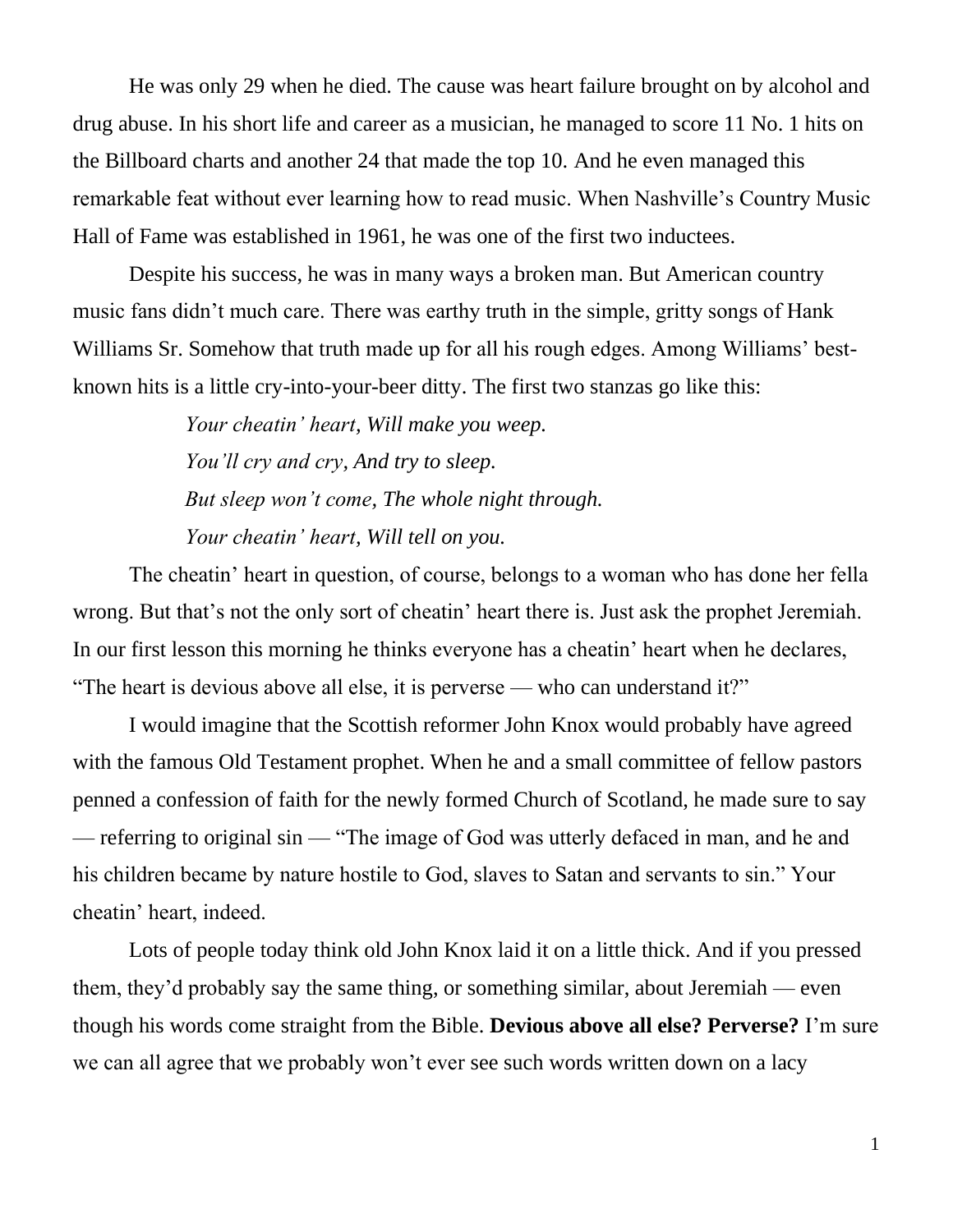homemade valentine's day card or printed on the candy found in a box of conversation hearts.

In fact, we don't generally like to think about the human heart in such terms. Calling the human heart devious, and perverse, runs counter to the spirit of our age, because we would rather hold onto a commonly held belief that deep down, people are basically good for the most part! And yet, in order for us to understand Jeremiah's lament about the cheating heart, and not write him off as some kind misanthrope or pessimist, we should consider that he was a prophet living through some extremely hard times. You might even say that all hell was fixing to break loose around him!

After a brief and encouraging reform by the good king, Josiah, the people of Judah were backsliding under their present king, Jehoiakim. They were worshiping foreign gods (at altars and sacred poles) and falling into all manners of immorality. A Babylonian invasion was looming on the horizon — surely a sign of the Lord's imminent judgment while Judah's corrupt monarch did nothing; but enjoy the self-indulgent pleasures of his palace.

By contrast, at that time a few remained faithful, however. In a couple of verses reminiscent of Psalm 1 — our Psalm for today — that faithful remnant was "like a tree planted by water, sending out its roots by the stream." The prophet Jeremiah draws a sharp distinction between those who trust in "mere mortals," and those who trust in the Lord. The first group is like a transient desert plant that wilts and dies under the blazing sun. The second has its' spiritual roots sunk deep in well-watered soil, and it flourishes.

When Jeremiah blasts the human heart as devious and perverse, he's got ample evidence from his own experience. But it is important for us to note that in Hebrew thought, the human heart is the seat of reason, not emotion. Emotion is thought to reside in the abdomen: the source of what we in our culture call a "gut feeling." In other words, the cheating or deceitful heart of verse 9, therefore, is actually a corrupted mind. Jeremiah displays here a deep psychological understanding, an awareness of the endless capacity of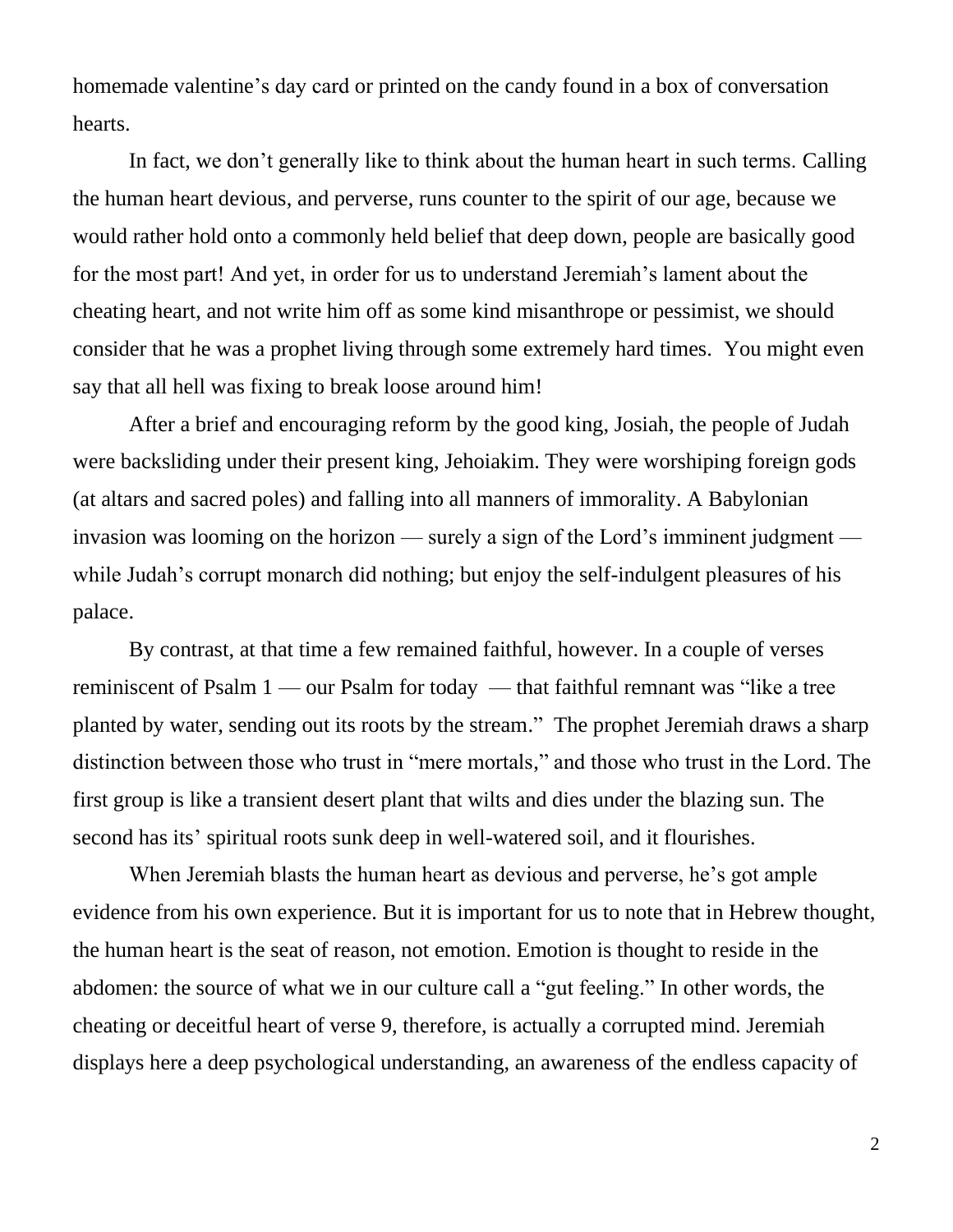the human mind to deceive itself. In the next verse, the prophet warns us that the Lord will "test the mind and search the heart."

Now it may seem, at first, that Jeremiah's prophecy — especially his quirky, anatomical understanding of the human heart and mind — has little to say to people today. Our optimistic, can-do, achievement-oriented culture is less inclined than generations past to regard sin as an inescapable condition. We have little trouble believing in individual sins. Bad behavior is out there for all to see, screaming at us from Twitter and Facebook headlines. Most are inclined to think others commit more sins than they do, and that — in especially horrific circumstances — that they actually deserve to be punished for their sins!

Our culture's understanding of individualism encourages us to claim all credit for our individual achievements, even as we blame forces beyond our control for our failures. The highest goal of many parents is to instill in their children a strong ambition to go out and "make something of themselves." They are to go out and "seek their fortune," so to speak.

Jeremiah's prophecy, on the other hand, is the polar opposite. After all, what happens to those whose minds are deceived into thinking they can make it out there on their own, relying on the shallow roots they put down in the desert sand? They wither and they die! Only those who live a life close to the Lord — like a tree growing next to a river or stream — will survive and flourish.

There's a telling phrase coined by a Christian philosopher named Dallas Willard. In his book *The Divine Conspiracy* Willard speaks out against a distorted form of the Christian message he calls "the gospel of sin management." The gospel of sin management, he proposes, teaches us that Christian discipleship begins and ends with managing our sinful behaviors. But how do we do that, when sin is such a relentless opponent and adversary in our lives?

Well, one of the most obvious answers we might come up with, is that we can pass that responsibility on to Jesus. After all, isn't it true that he offers us salvation if we just accept him into our hearts, allowing him to justify us by grace through faith? If we take him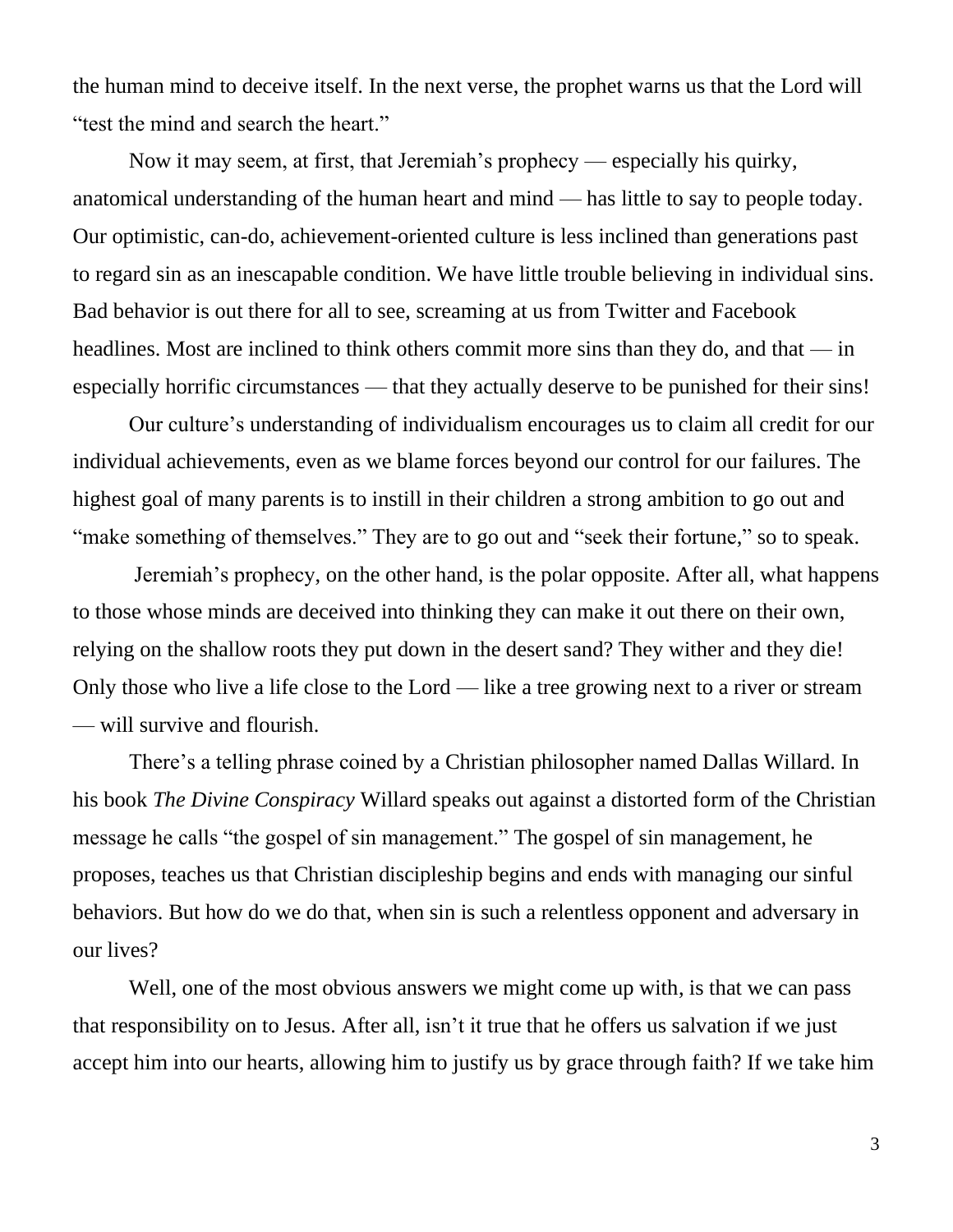up on that offer, if we effectively hire him as our personal assistant, then we can count on him to clean up our messy desks can't we?

This morning the prophet Jeremiah reminds us that the manifestation of the cheatin' heart — is the self-deceived mind. Try as we might, we cannot make ourselves holy. There is only one who is holy. And the only way to imbibe some of that holiness is by planting our roots deep in the well-watered riverbank beside God's ever-flowing stream. By drinking from the living water that Jesus offers us we experience the spring of water that wells up to eternal life, and we learn that we never need to be spiritually thirsty again.

The gospel of sin management, as it manifests itself within Christianity, is a hard ideal to live up to. Cutting out all sinful behaviors is practically impossible. "Is there no balm in Gilead? Is there no physician there?" the despairing Jeremiah asks in an earlier part of his book. Is there no doctor in the house — the house of Judah — to apply a holistic treatment, so that sin might be banished and spiritual health and wholeness be restored?

When Jeremiah asks, "Is there no balm in Gilead?" he's referring to a famous resin, harvested from the trunks of pine trees that grew in the Gilead region. A fragrant ointment, refined from the sap of those trees, was good for all kinds of ailments. You could say it was the Vicks VapoRub of the day — that oily goo your mother used to spread on your chest when you had a cold. Remember the pungent smell of that stuff — the menthol aroma that worked its way up into your nostrils and made you feel like you could breathe again? The balm of Gilead was probably something like that.

So, Jeremiah regards the corruption of his people — their hopelessness, their lack of a future — and he cries out: "Is there no balm, no medicine that can help? Is there no doctor in the house, no one who can bring true healing to this wayward and ailing people?" The ailment, of course, is sin. It's not a behavior that can be managed, but it is an ailment that can be healed. And thankfully Jeremiah informs us that there is, in fact, a cure. We know of it in the Christian tradition as the grace of God in Jesus Christ. "Those who are well," says Jesus, "have no need of a physician, but those who are sick do."